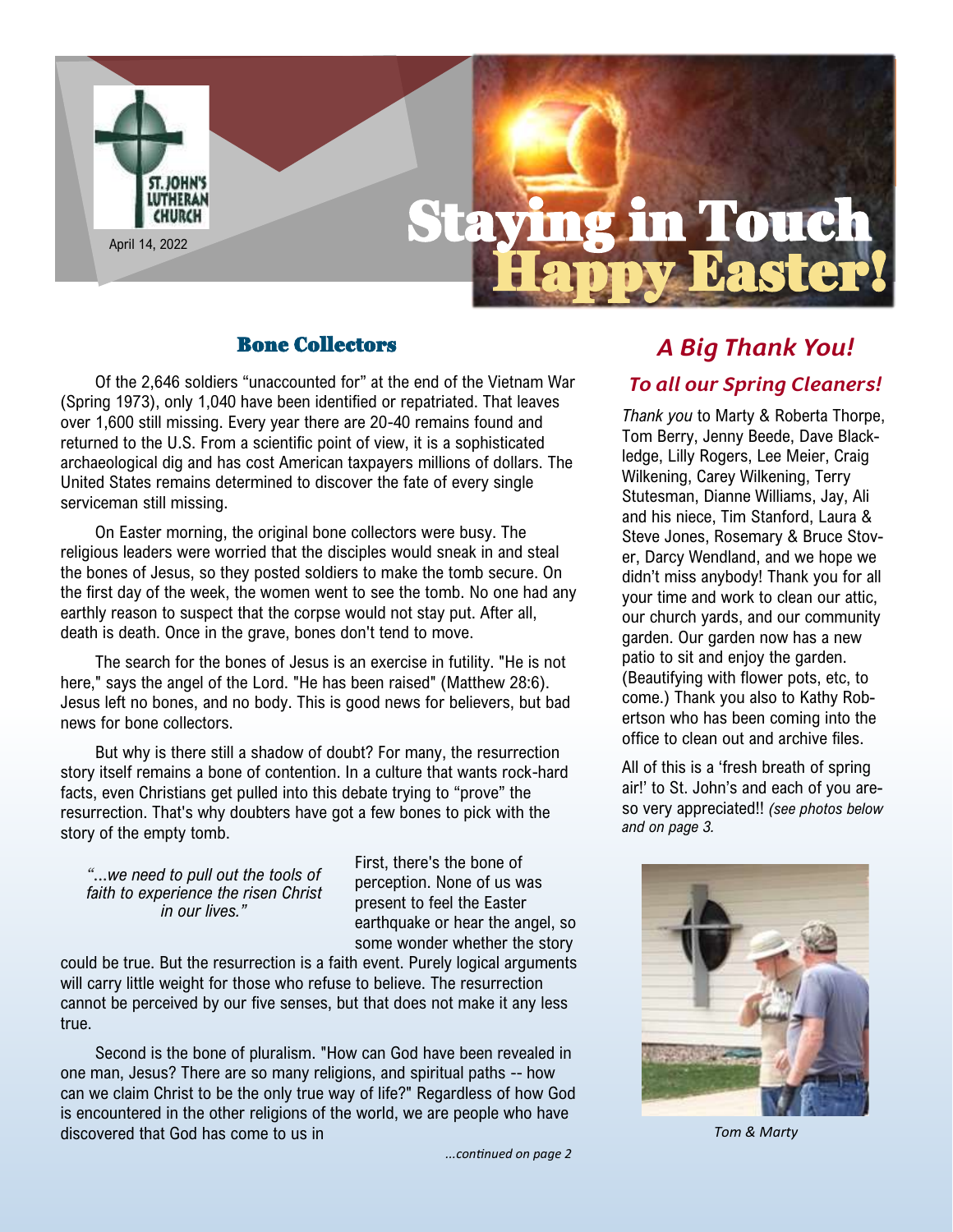

# Our 2022 Church Council

*From left to right:* Brook Stoddard, President; Larry Gray, Treasurer/ Comptroller; Ashley Ross-Velasquez, Secretary; Marty Thorpe, Vice President; Jenny Beede.

# **2022 Church Council Retreat Report**

Church Council held a retreat on March 5 under the Vision "Connecting with God, each other and community; Our Ministry Now and in the Future." How do we reimagine our life together?

- **Outreach:** Be Intentional in our outreach to visitors; we could have a "welcome buddy" for new members; use "Ice Breakers" to get conversations going (even in worship)
- *Worship:*

Lectionary – Add introductory line to the reading to give it context. Add testimonies/storytelling of God in our lives to the worship service. Godspotting. Hybrid – Moving forward always have services on-line and in the building. We need to increase our "platforms" on social media.

Covid – The numbers are low right now so start sharing the peace again.

#### • *Fellowship Opportunities:*

Dinner and a Movie - We could host a spaghetti dinner. Let's add a movie and dinner on a regular basis. Make sure to include ELC families. Date night – Provide sitters for parents who would like to use this service. Who would babysit? Small Groups – Women's book study is beginning after Easter.

After worship - Need a sign-up sheet for folks participating.

#### • *Education:*

Adult - Continue with success of Bible study. Children/Youth – We struggle with staffing a traditional Sunday school and have so few numbers. Brook volunteered to chaperone the Confirmations class to Rainbow Bow Trail for their Confirmation Camp.

*...continued from previous column*

### • *Stewardship*

VANCO "Gift Plus" link needs to be made more prominent on the website. Stewardship for All Seasons  $2^{nd}$  Year (May  $21^{st}$ ) – Pastor will contact previous members of SAS Team to see who is interested in doing this ministry. Cell Tower proceeds – Unanimous agreement that we should refocus our efforts to hire a staff person part-time to enhance our social media platforms.

• *Property*

Parking Lot – Need to redo parking lot. This big project may take a while to raise funds. Get bids. A/V booth – Contact a cabinet maker and get bids for building a booth for all the A/V equipment. Drop down ladder for attic access – Get bids on building a drop-down ladder for the north hallway by the ELC director's office.

#### *...continued from "Bone Collectors" on page 1*

Jesus Christ. Our challenge is to conform our lives to what God has done in Jesus Christ, not to argue with the world religions.

We have been made God's children in our Baptism. That event gives our lives meaning. Our lives have meaning because Jesus lived, died and rose. Our life of discipleship makes our life interesting.

The final bone we often pick is the bone of passion. We have to confess that we rarely experience the "fear and joy" the women at the tomb felt. Consider what the angel says to the women at the tomb: Jesus "is going ahead of you to Galilee; there you will see him". Jesus is "going ahead" of us, always ahead of us. If we do not follow him with some enthusiasm, then we will never discover where he is leading us.

Maybe it's time to stop collecting bones of contention. Looking for the risen Christ with the wrong tools will not transform our lives. Instead we need to pull out the tools of faith to experience the risen Christ in our lives. Make no bones about it: Christ is risen. He is risen indeed!

*Happy Easter, Pastor Wes*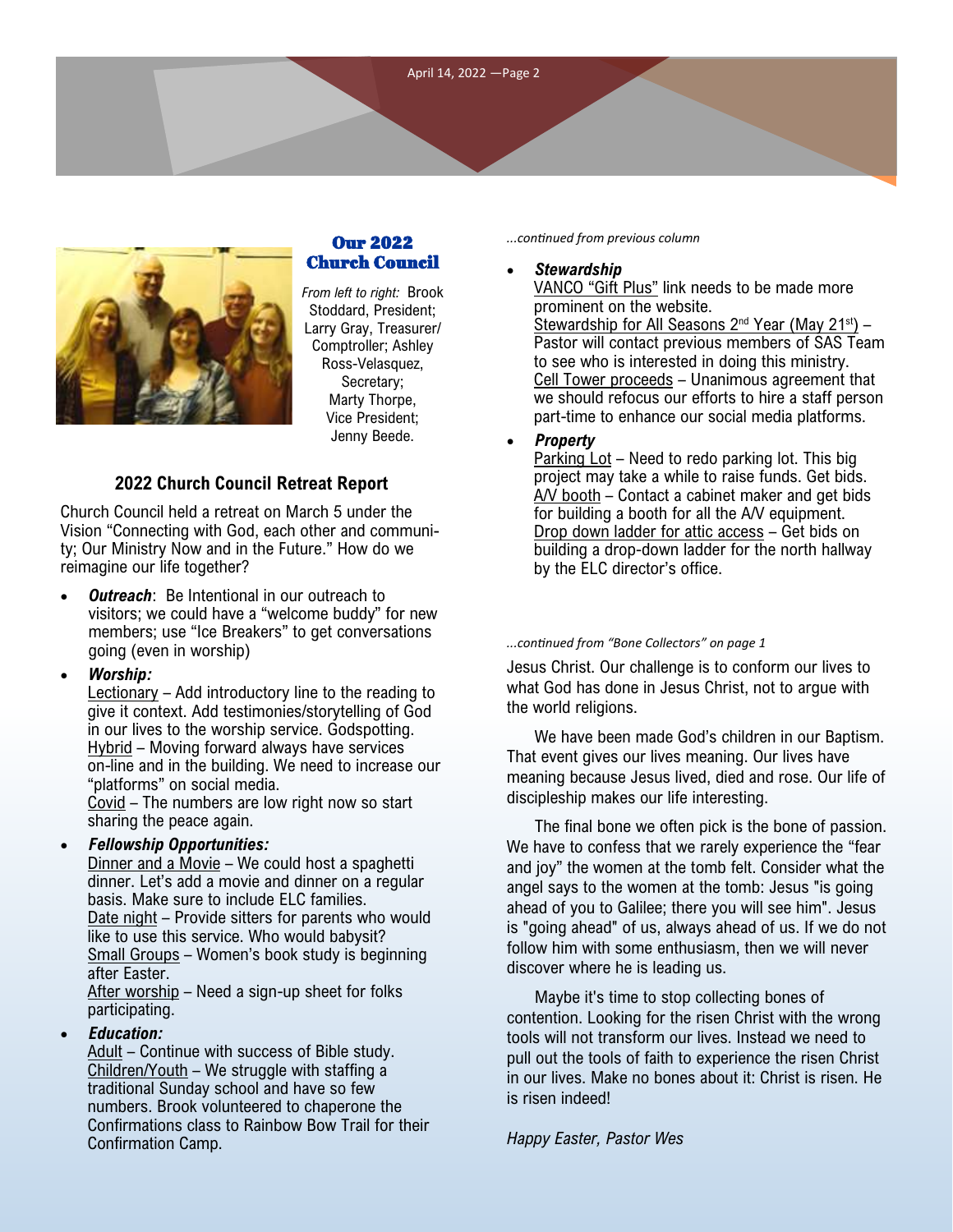

# **Spring Clean-up 2022!**











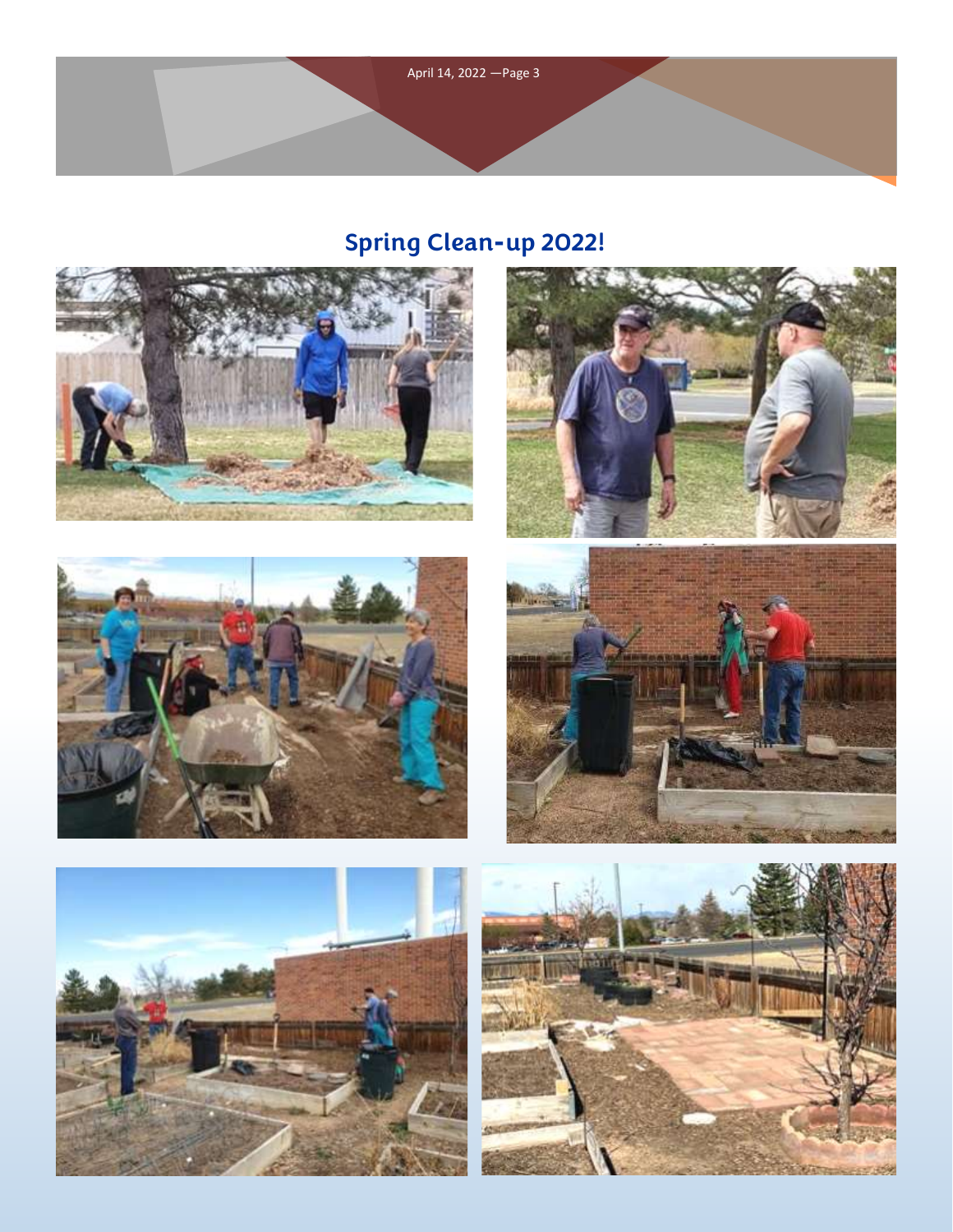

# A Letter from Our Neighbors

In Islam, God said in the Quran 49:13 "O mankind, indeed We have created you from male and female and made you nations and tribes that you may know one another. Indeed, the noblest of you in the sight of God is the most righteous of you."

The Quran states that God created all people from Adam and Eve and made them into different cultures, races, and backgrounds to work together for mankind's prosperity, peace, and human dignity, not dislike, racism, or human bigotry.

## Ramadan is this month. **It is a time for spiritual discipline, an opportunity for self-contemplation of one's relationship with God, extra prayer, increased charity and generosity, and more opportunities to spread goodness and love in society starting with our own self, our families, friends, and strangers.**

It's like the Muslim version of Christmas, or Passover, in the sense that it's a religious holiday where everyone comes together for big meals with family and friends, exchanges presents, and has a good time.

Let us celebrate this next Ramadan and other faith traditions together as one **"mankind"** so we **"may know one another"** to spread love, understanding, and build bridges that connect our rich society of different **"nations and tribes"** so we can indeed be **"the most righteous" "in the sight of God."**

*Ihsan Riahi,* Outreach Director, Metropolitan Denver North Islamic Center



**Happy Birthday to these St. John's Family Members!**

- 1 Christina Helgeson 9 Brook Stoddard
- 2 Jennifer Kayl 12 Barb Pech
- 3 Ron Engele 13 Brandon Stoddard
- 3 Yvonne Gruenberger 17 Katie Flanagan
- 4 Tina Abeyta 18 Fran Jarrett
- 4 Joni Columbia 18 Jacob Padilla
- 7 Phyllis Brandt 20 Kathy Berry
	-
- 9 Emmitt Goad 22 Jacob Larson

# April Anniversaries



16 Rod & Kristi Kindschuh 21 Rosemary & Bruce **Stover** 



# **Top 10 Signs You're At a Bad Baptismal Service**

- 10. The coast Guard is involved.
- 9. The service is held at Splash Mountain Water Parks.
- 8. The pastor wears scuba gear.
- 7. Two words: Alka Seltzer.
- 6. "Billy the Bass" singing "Take Me to the River" instead of choir singing "Shall We Gather at the River?"
- 5. The pastor keeps repeating "Oops! Honestly, sister; I didn't know about that drop-off!"
- 4. Unable to lift the rather large person being baptized up out of the water, the Pastor yells for help.
- 3. The church board shows up with fishing gear.
- 2. As the choir begins to sing, that Crocodile Hunter guy jumps out of the water and wrestles the preacher into submission.

# *AND THE NO. 1 SIGN YOU'RE AT A BAD BAPTISM:*

The organist plays the theme from "Jaws".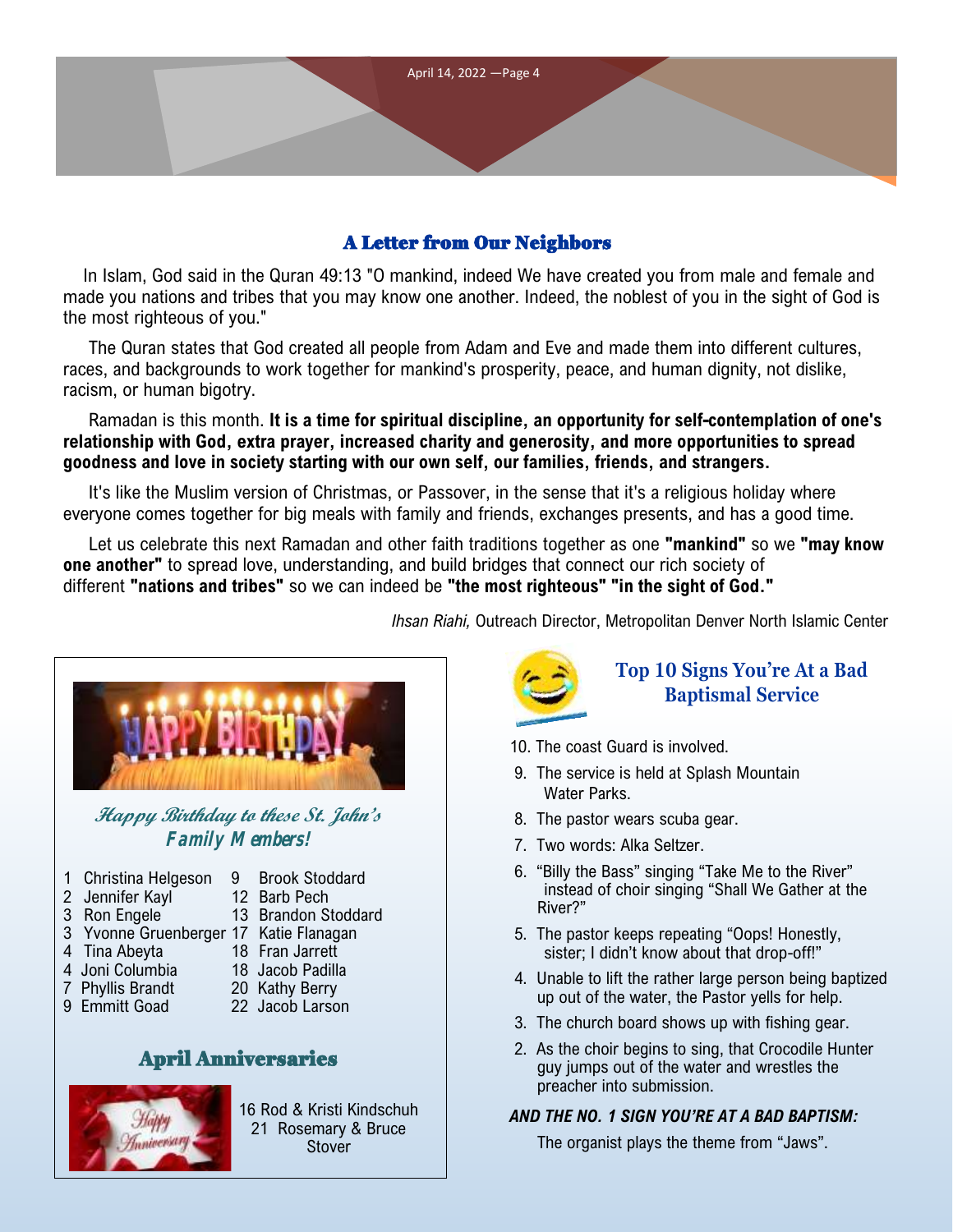# Again Asking and Finding Steadfast Love in the Gloom of War

#### March 2, 2022

*By the Rev. Amy E. Reumann, ELCA Senior Director for Witness in Society*

"Why should it be said among the peoples, 'Where is their God?'" (Joel 2:17)

The prophet Joel doesn't hold back when sounding the alarm about the coming Day of the Lord in today's Ash Wednesday reading. It will be "a day of darkness and gloom, a day of clouds and thick darkness! Like blackness spread upon the mountains a great and powerful army comes; their like has never been from of old, nor will be again after them in ages to come." Joel goes on to remind the faithful that despite the terror they see, God's true nature is "gracious and merciful, slow to anger, and abounding in steadfast love." He calls on the priests to assemble the people, to repent, and to testify to all who may ask, "Where is their God?" that God is still with them.

| <b>March, 2022</b><br><b>Account Balances</b>   |              |
|-------------------------------------------------|--------------|
|                                                 |              |
| Checking                                        | \$6,634****  |
| <b>Savings</b>                                  | \$2019       |
| Scrip<br><b>Checking</b>                        | \$437        |
| <b>Scrip Savings</b>                            | \$315        |
| <b>Building</b><br><b>Fund</b>                  | \$81,475**   |
| Note: to be<br>repaid to<br><b>Bldg Fund***</b> | $$37,256***$ |
|                                                 |              |

*Bingo News!* As of March, bingo proceeds brought in \$12,000 to the mission and ministry of St. John's. This figure is in addition to the income above.

#### **BIBLICAL CRY IN PRESENT CRISIS** *...continued from previous column*

This year Joel's alert sounds above the horror of the Putin regime's invasion of Ukraine, a great and powerful army conducting an unprovoked attack against a neighboring state. The valiant resistance of Ukrainian leaders, the courage of civilians fighting back and resilience of so many inhabitants are inspiring. But they do not ease my deep dismay as Russian air strikes and ground fighting continue, and civilian casualties mount. Over



*Ukrainian refugees ...continued on next column*

three quarters of a million people (as of this writing), primarily women and children, have streamed across borders seeking safety. Many, many more are still to come in a growing humanitarian crisis.

Just like the grinding conflict and famine in the Tigray Region of Ethiopia or endless suffering in Syria and Yemen, the invasion of Ukraine and first days of war there can lead us to question: "Where is our God?" I ask it again when I hear about the plight of the Roma, a marginalized and undocumented people in Europe, facing bigotry as they try to flee. I ask again when reports of discrimination against non-Europeans trying to reach safety surface. I ask it again as I see Russian citizens bravely protesting the actions of their government for which they may expect harsh punishments. I ask it again as the questions about the potential for use of nuclear weapons in this war takes me back to childhood Cold War fears of annihilation.

#### **WHERE HELPERS ARE**

Fred Rogers, host of the long-running show "Mister